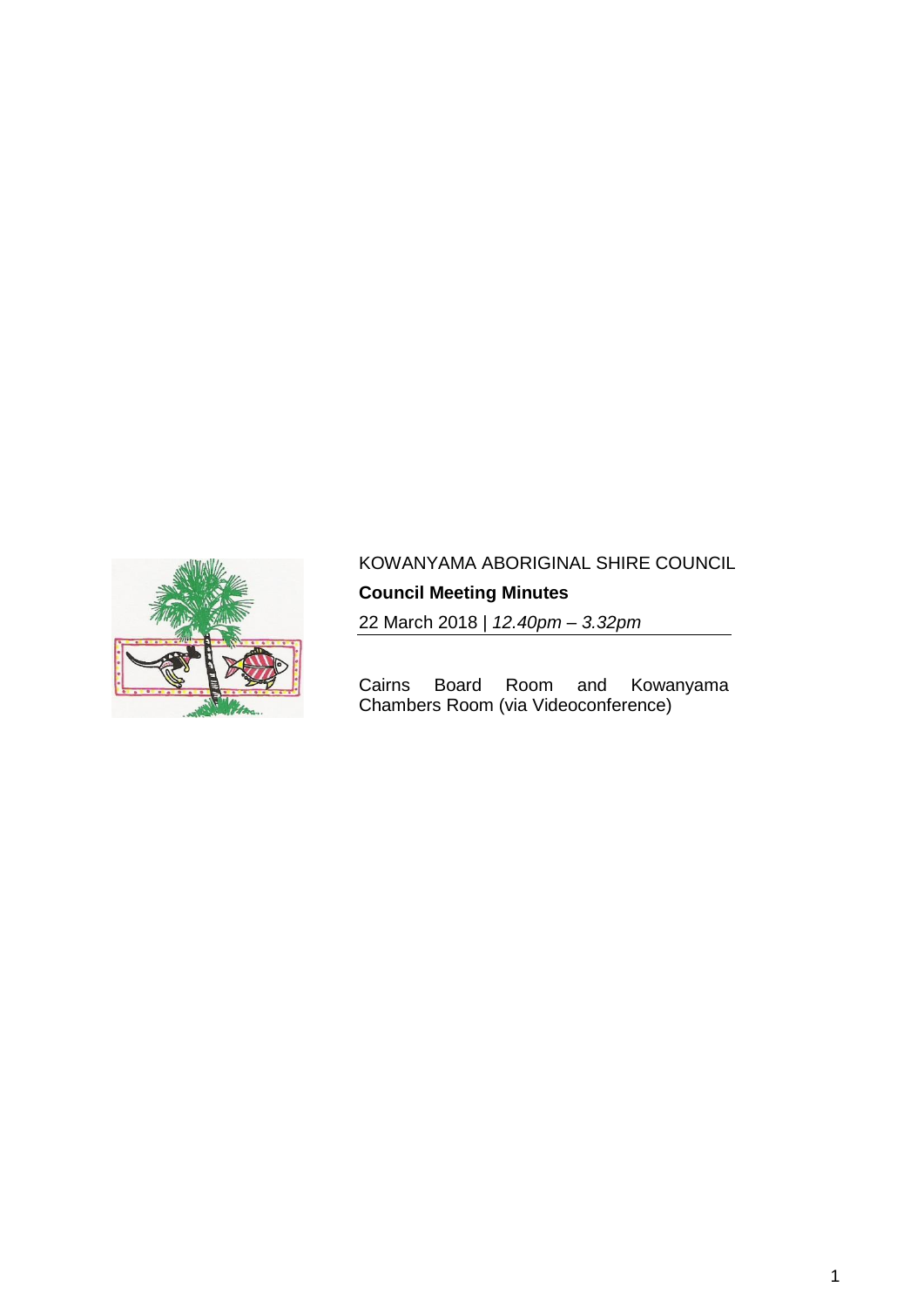# **Minutes of the March Ordinary Meeting of the Kowanyama Aboriginal Shire Council**

# **Present:**

# **Councillors**

Mayor Michael Yam (Chair) Deputy Mayor Territa Dick Cr Aaron Teddy Cr Wendy Wust Cr John Fry

# **Executive**

Fabian Williams *Chief Executive Officer (CEO)* Katherine Wiggins *Executive Manager Governance & Operations (EMGO)* Helen Taylor *Executive Manager of Finance (EMF)*

### **Guests**

Nil

# **Apologies**

Christine Delaney *Executive Manager of Human Resources (EMHR) Michelle Vick Executive Manager Community Services (EMCS) Tom Corrie Executive Manager Infrastructure, Works and Projects (EMIWP)*

# **1) Welcome & Apologies**

The Mayor welcomed Councillors to the meeting.

Apologies from Christine Delaney (EMHR), Thomas Corrie (EMCS), Michelle Vick (EMCS) and Morgan Roddick (EA)

# **2) Updates to Councillor Register of Interest or Related Parties**

No updates.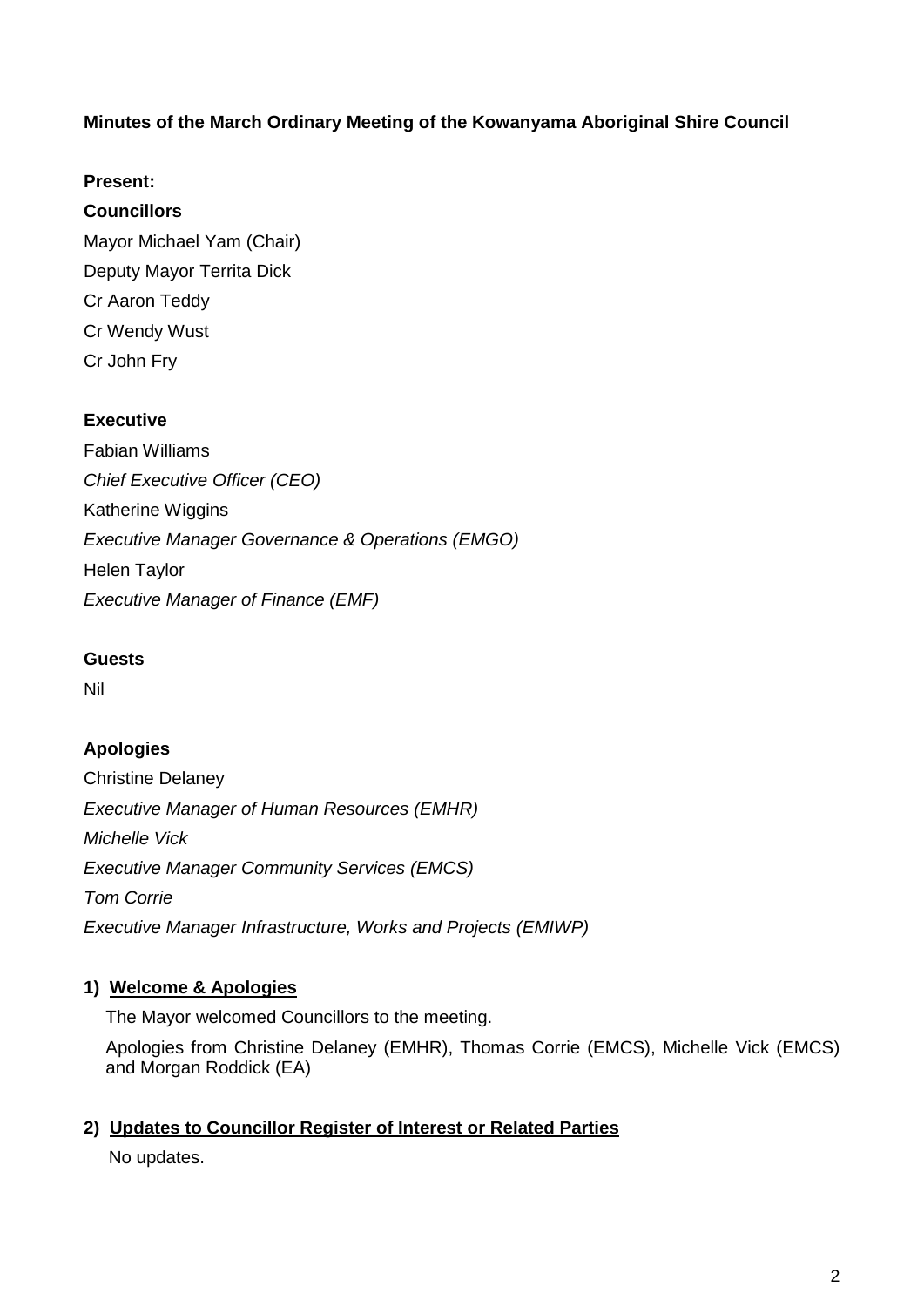# **3) Minutes from Previous Council Meeting**

| <b>RESOLUTION - Minutes</b>                      | <b>Moved Mayor Yam,</b>  |
|--------------------------------------------------|--------------------------|
| <b>Minutes for February 2018 Council Meeting</b> | <b>Seconded Cr Teddy</b> |
| That the minutes of the February 2018 Council    | <b>MOTION CARRIED,</b>   |
| meeting be adopted as true and accurate.         | All in favour            |

# **4) Action Items from last Executive Meeting**

Ms. Wiggins EMGO provided an overview of the Action Items from the last Council meeting.

### **5) Presentation by Thomas Hudson**

Mr Thomas Hudson stated that he is able to rent plant and equipment to Council and requested a letter of support from Council.

Council advised that Council could rent equipment from Thomas Hudson in the future as Council had a lack of equipment, but that any use would need to be compliant with Council's Procurement **Policy** 

### **Action Item:**

**EMGO to draft a letter for support from Council to Thomas Hudson noting Council's support for local business providing plant and equipment.**

### **Action Item:**

**EA to progress complaints management policy and procedure**

### **6) Departmental Updates**

#### **a) CEO Update**

#### **Overview**

Mr Williams stated that the midyear budget review is now complete.

The Executive are also working with employees to ensure that new projects are assessed in line with our Projects Assessment Process. The Executive are also looking at a process to assess the purchasing of new vehicles and plant to ensure that we are prioritising the most at need vehicle requirements. We are also developing processes to track the use and upkeep of our current vehicles. We need to review our assets to ensure we have the correct assets to perform our core duties. This will assist in the increase of productivity and reduce cost.

We continue to monitor cost with the appropriate actions plans in place for operational areas.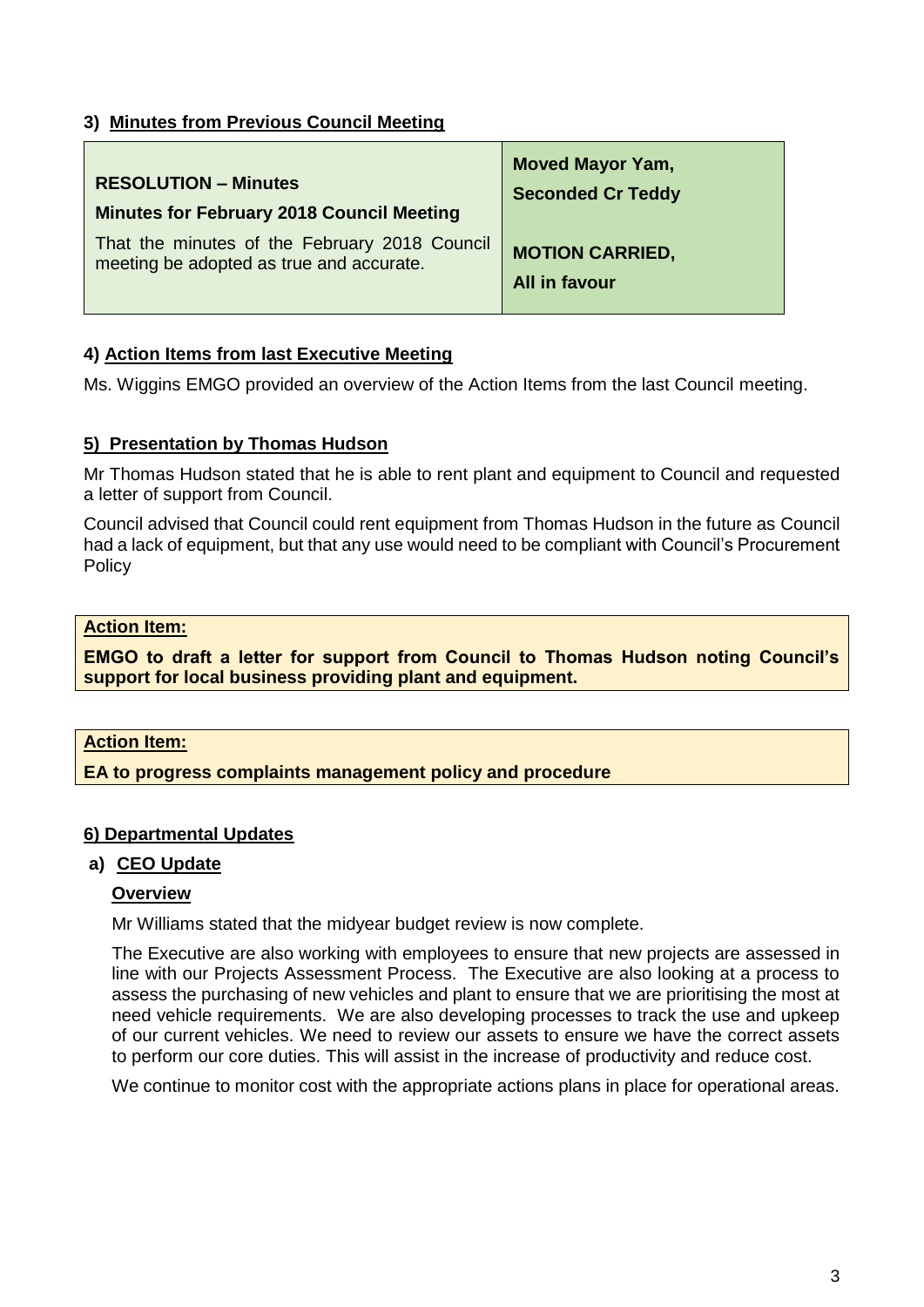CEO is concerned around the condition of our asset base and the current budget position. As assets continue to deteriorate in condition, council has limited budget to improve the current situation and needs to consider alternatives options for long term sustainability.

# **Men's Shed**

Council will be provided the \$600k for service delivery in Kowanyama from Minister Ryan. The infrastructure budget has been resubmitted by DATSIP.

# **Green Fleet/Telstra Project**

Council has been successful in gaining support through green fleet and Telstra for a tree planting day in Kowanyama. The date has been scheduled for the 5th June 2018. The school and aged care centre will be involved. We are currently finalising the trees to be planted on the day and the logistics. We will receive approximately 1500 trees

### **Work for Queensland**

Projects still to be completed are the bike track, market garden, airport, wellbeing center, arts precinct/café

Some projects are in design phase and will be handed to the infrastructure manager for follow up.

### **Social House Sale Price**

Currently reviewing the sale price for social housing – Discussed at last meeting and explained the concerns financially and how it could affect council's bottom line. Further review still required

### **Car Hire Process**

Currently reviewing the Car Hire process – This has now changed to administration. One additional car could be added to the fleet for hire due to demand.

#### **Leases**

We are currently working with our Legal Preston Law to progress various out of date leases.

#### **Transport Infrastructure Development Scheme (TIDS) funding applications completed and submitted**

Focus points:

- Kowanyama Dunbah Road
- Kowanyama to Pomp Road
- Kowanyama to Topsy Creek
- Kowanyama to Landing
- Main Streets of Kowanyama and intersection redesigns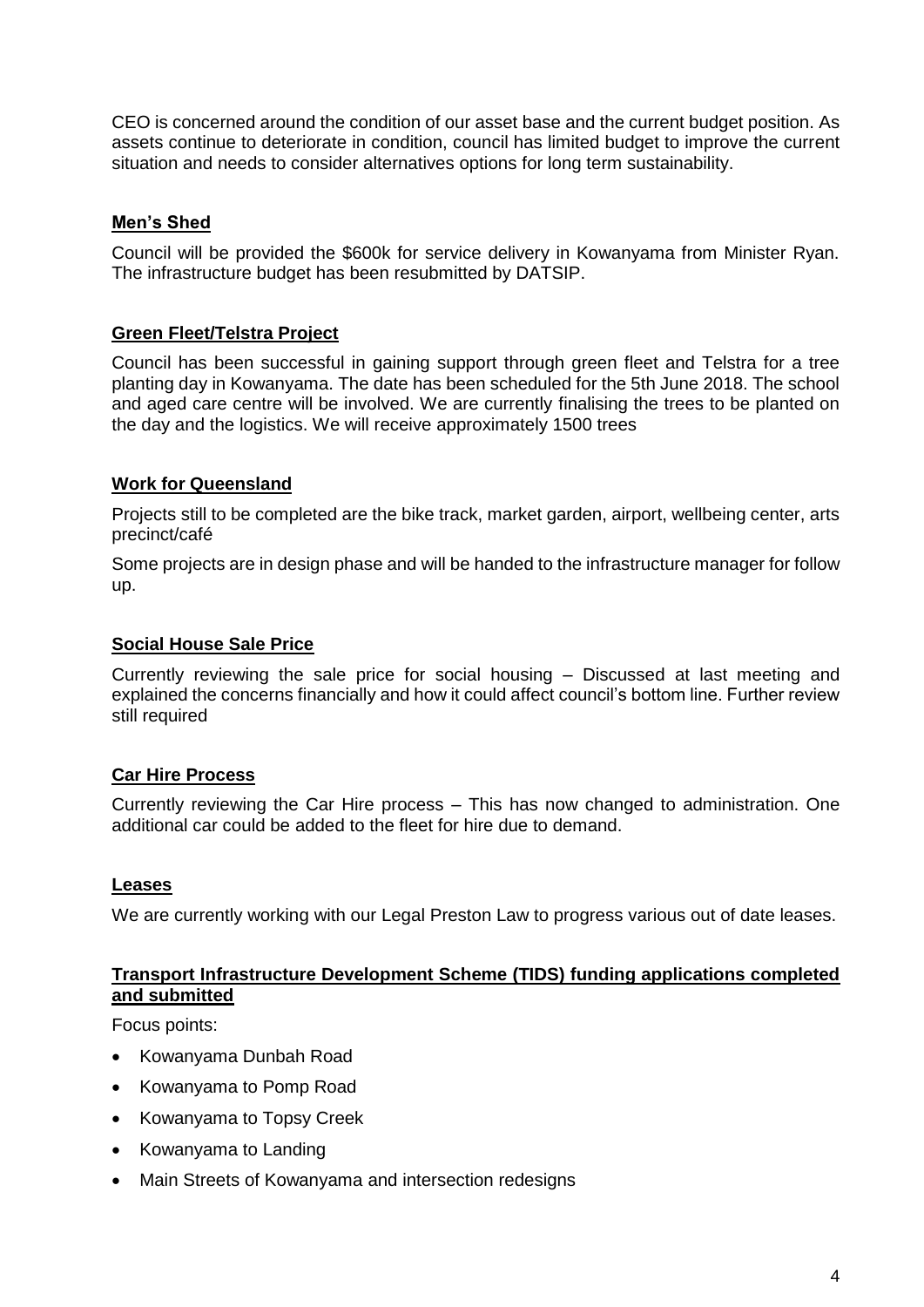# **b) Finance**

Ms. Taylor, EMF, presented an update:

A monthly Finance report for the month of February 2018 has been prepared as at **Attachment 1.** .

Key points from the report are as follows:

- The 17/18 year to date original budgeted (expected) net income was \$23,189,960
- The 17/18 year to date revised budgeted (expected) net income was \$19,315,495
- The 17/18 year to date actual net income is \$18,007,089
- The 17/18 year to date original budgeted (expected) expenditure was \$22,271,625
- The 17/18 year to date revised budgeted (expected) expenditure was \$20,465,677
- The 17/18 year to date actual expenditure is \$19,413,179

Our interim net result is a \$1,406,090 loss, which is 2,324,425 variance behind the original budget and a \$255,908 variance behind the revised budget.

Ms. Taylor restated the losses identified with the Enterprises over the last year and expressed the need for management to further review.

### **c) Governance & Operations**

Ms. Wiggins, EMGO, presented an update:

### **Advocacy**

Mr Warren Entsch MP visited Kowanyama on 13 March 2018. Discussions focused on:

- The need for local job providers to support local and emerging business
- Possibilities for the cattle company
- National Partnership Agreement for Remote Indigenous Housing (NPARIH).

We will be meeting with Mr Warren Entsch MP's staff members in Cairns to further progress actions.

Council has approached Minister Ryan for an update on the Men's Shed funding. Council's position is that Men's Shed funding has been advised in writing, and to date, we have not received any further correspondence stating that the funding has been rescinded, so we are therefore expecting the funding.

### **Cattle Company**

We met with the Department of Prime Minister and Cabinet on Monday 12 March to discuss the next steps for the Cattle Company. DPMC advised that ILC/PWC are planning on a muster after the wet season and once that is completed there will be a better understanding on the value and opportunities for the potential business. They also advised that the Court will not be making a decision of the future ownership of the company until late 2018/ early 2019. Council's current position is that:

1) Council does not currently have the resources itself to take over the management of the cattle company – whether being a solo or joint venture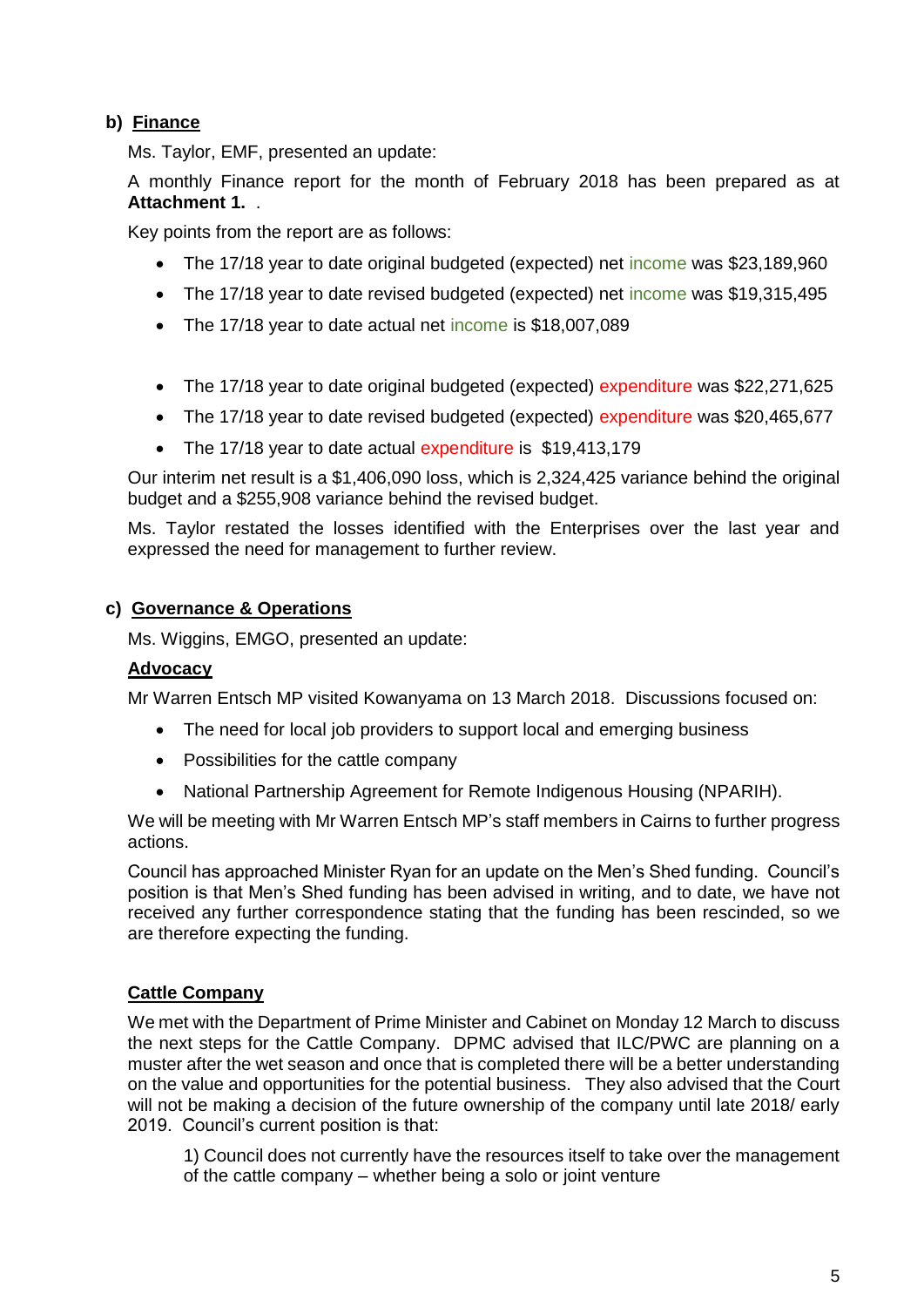2) Council would be supportive for an external entity (either solo or joint entity) to take over operations to support our current Operational Plan objective of supporting local enterprise. However, as a shareholder we would need to be satisfied that the external entity had sufficient resourcing and skills to ensure the company was a success.

3) Council may be able to provide financial assistance to the successful entity in the initial phase if required, however this would need to be a fee for service

#### **Social and Emotional Well-Being Collaborative**

The old Mums and Bubs center is the proposed site for the Well Being Centre. The Collaborative have suggested that the Well Being centre will be leased by Apunipima and sub leased to the other health stakeholders so that health services can be provided from this one site – as detailed in the Social and Emotional Well Being plan (tabled at the February Council meeting).

### **Action Item**

**EMIWP to review the possibility of installing fencing between the proposed wellbeing center and the Morgue.**

#### **Infrastructure**

In 2017 Council applied for grant funding to undertake a project to assess the Infrastructure needs of Kowanyama community. That grant application was successful and we are now working with a consultant "Flanagan Consulting" to assess our needs. Flanagan consulting met with the Mayor and Councillors on 15 March to begin discussions.

#### **Action Items**

Our Action Item register now includes all our Internal and external Audit items, as well as recommendations from the Crime and Corruption Commission.

#### **Local Disaster Management Plan**

EMGO presented the updated Local Disaster Management Plan. EMGO noted a further review will be progressed in the coming weeks.

| <b>RESOLUTION - Local Disaster Management</b>                                           | <b>Moved Cr Wust</b>                           |
|-----------------------------------------------------------------------------------------|------------------------------------------------|
| <b>Plan</b>                                                                             | <b>Seconded Cr Mayor</b>                       |
| Council<br><b>Disaster</b><br>adopts the Local<br>That<br>Management plan as presented. | <b>MOTION CARRIED,</b><br><b>All in Favour</b> |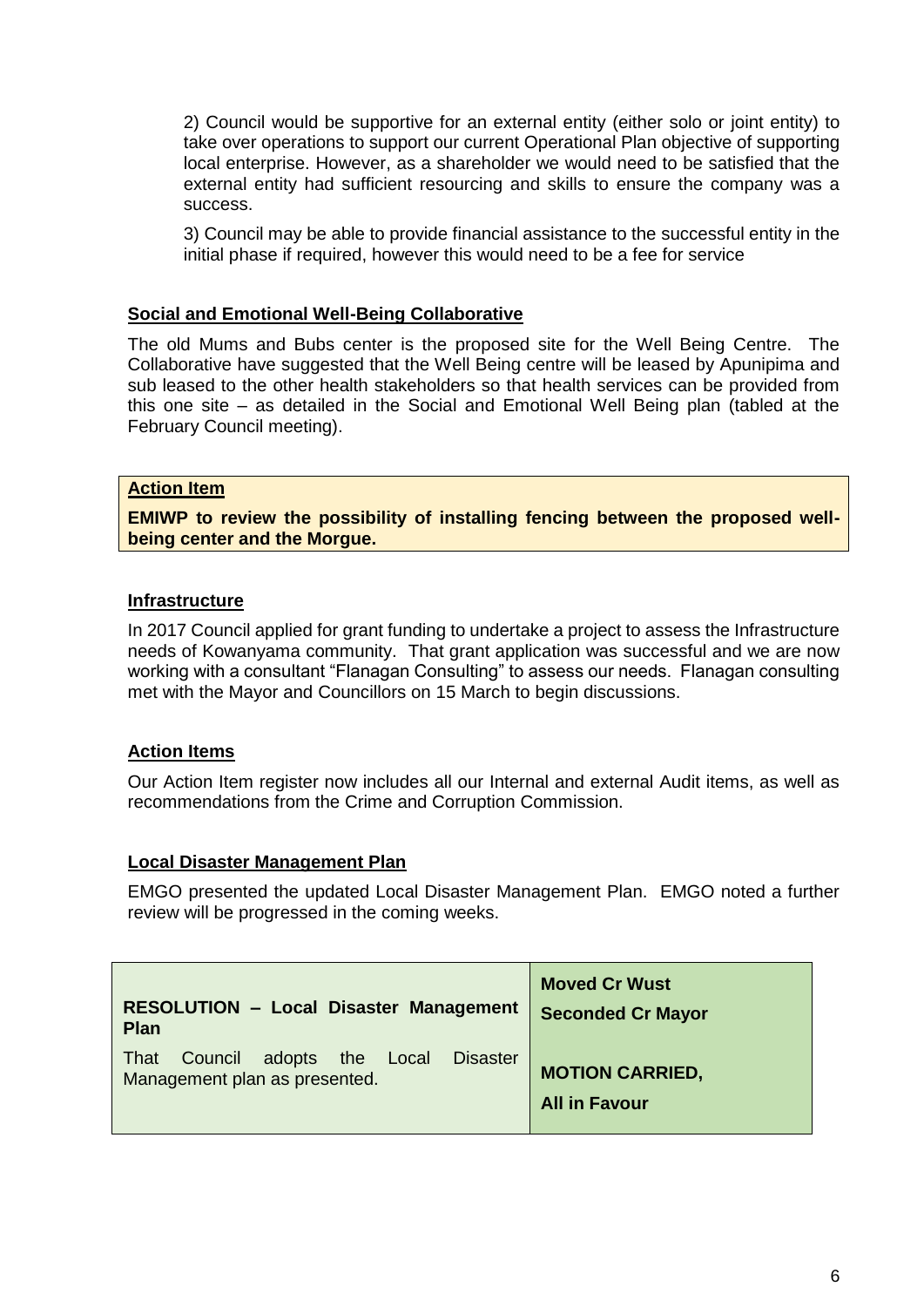## **d) Infrastructure Works & Projects**

Nil Update

# **e) Community Services**

Mr Williams provided an update on behalf of Michelle Vick.

# **Overview**

Working closely with Line Managers providing support, assistance and direction to address budgeting concerns. Most of the programs over budget have implemented new rostering systems to address overspend in those areas. Staff have and continue to be kept informed of why change has been instigated. All programs areas are steadily improving productivity however, high rates of staff absences continue to impede upon Line Managers capacity to deliver programs efficiently and effectively.

# **Aged Care**

Have been advised by Susan Turner (AACQA) that most recent audit attendance still produced Not Met outcomes. AACQA have rescheduled another visit for April 2018. It seems that AACQA have provided Kowanyama Aged Care with a longer timeframe between visits to complete the compliance requirements. To date the Aged Care Manager has completed 85-90% of the compliance requirements identified by AACQA as Not Met. It should be noted that these compliance areas have been deficient throughout the last 3 years and are only now being addressed. The Aged Manager as advised that all deficient areas will completed by the next site visit by AACQA.

# **RIBS**

Have contacted Centre-link in relation to relocating office to old guest house complex. Awaiting feedback from their office about logistical requirements, Telstra will be required to install secure data and phone lines into the proposed office space.

Have commenced canvassing internal and external stakeholders about undertaking Community Information broadcast through our radio station and have had excellent feedback from all stakeholders. Will continue progressing this process to maintain interest.

# **Womens Shelter**

The Shelter is slowing coming back in line, the rostering changes were difficult for the staff to understand however, improvement has been gradual and the staff are now fully aware of the expectations from Council and community in relation to operational needs. The EMCS has had many conversations with Shelter staff and some of their partners who were disgruntled with the roster changes however upon providing reasons for the changes most concerns were alleviated.

# **Playgroup**

Continues to operate well, Council need to expedite installation of available infrastructure in the MPC grounds to provide playgroup with fully compliant facilities.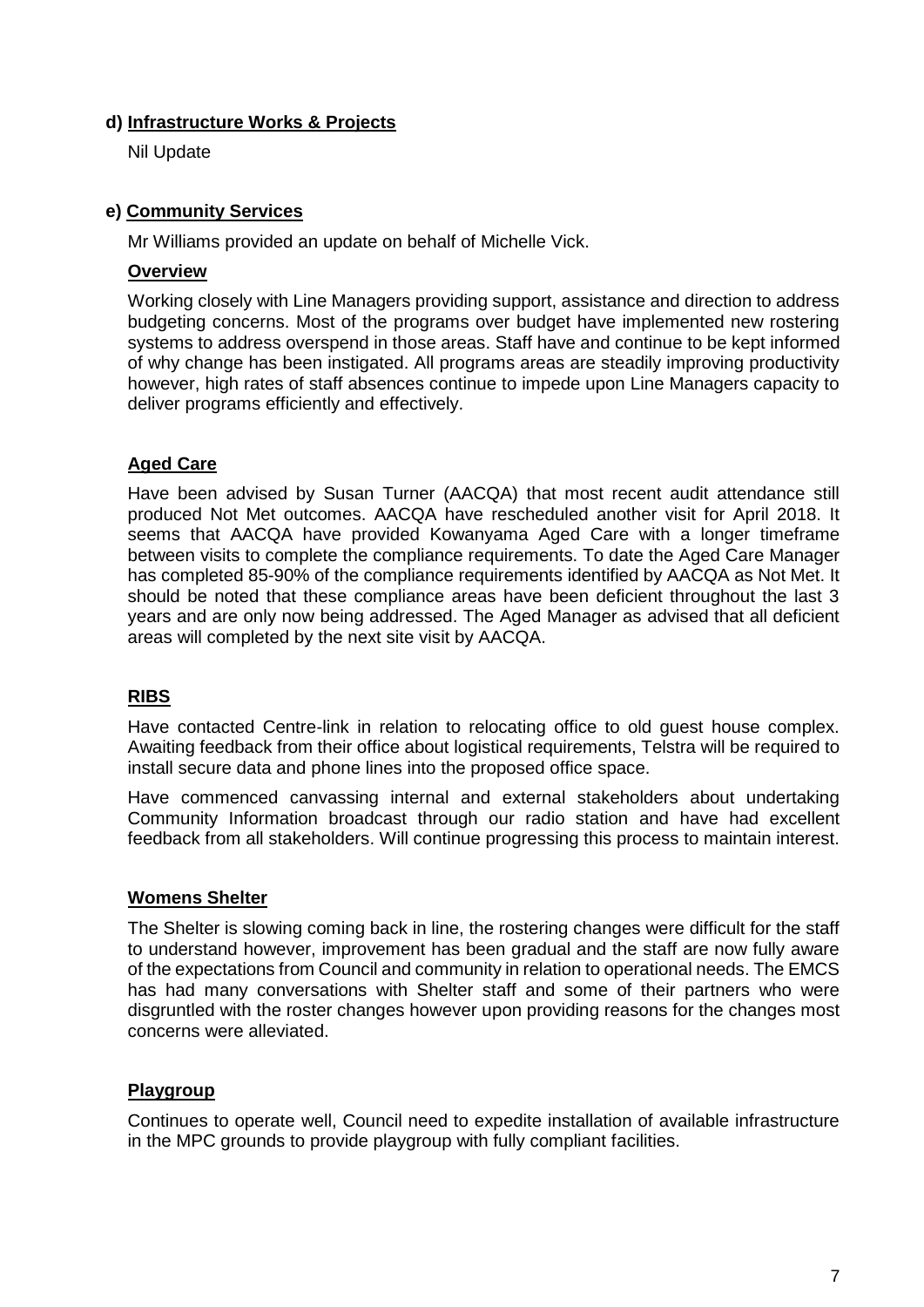# **Sport and Recreation**

Still in the process of having all the Sport and Recreation staff together to address the issues confronted by the Line Manager and Council. Staff absences and excessively high work hours are negatively impacting on the budget and the responsible staff of the program. The EMCS, EMHR and Sport Rec Line Manager will be addressing these issues before the incoming EMCS commences.

## **Animal Management**

The Animal Management Plan was policy was endorsed at the February Council Meeting. Unfortunately our Vet has tendered her resignation (12/03/2018) and this will impact on the rollout of the Animal Management Plan in some instances until we can secure the services of another Vet. The AMO is currently attending a EHW and AMO training workshop provided by the Department.

# **f) Human Resources**

Mr. Williams, CEO, presented an update for Ms. Delaney EMHR:

- Staff numbers: 124
- Current advertised Vacancies: 3
- Current Workers Compensation Claims: NIL

# **Key Details**

- Current vacancies:
	- o Carpenter
	- o Workshop Operations Manager
	- o Accounts Receivable
- Current appointments:
	- o Executive Manager Community Services (*Michelle Vick)*
	- o Executive Manager Infrastructure, Works and Projects (*Thomas Corrie*)
- Training:
	- o Mental Health First Aid training in Kowanyama and Cairns
	- o Anti-Discrimination training all staff on-line to commence in March 2018
	- o Cert III in Agriculture (Rangers)
- Staffing:
	- o Current staffing numbers by Department (*vacant positions in brackets)*

| <b>Executive</b>         |      | <b>Airport</b>        |   |
|--------------------------|------|-----------------------|---|
| Kowanyama Admin          | 9    | <b>Batching Plant</b> |   |
| <b>Cairns Admin</b>      | 6(1) | <b>Post Office</b>    | 5 |
| <b>Building Services</b> | 9(1) | <b>Accommodation</b>  |   |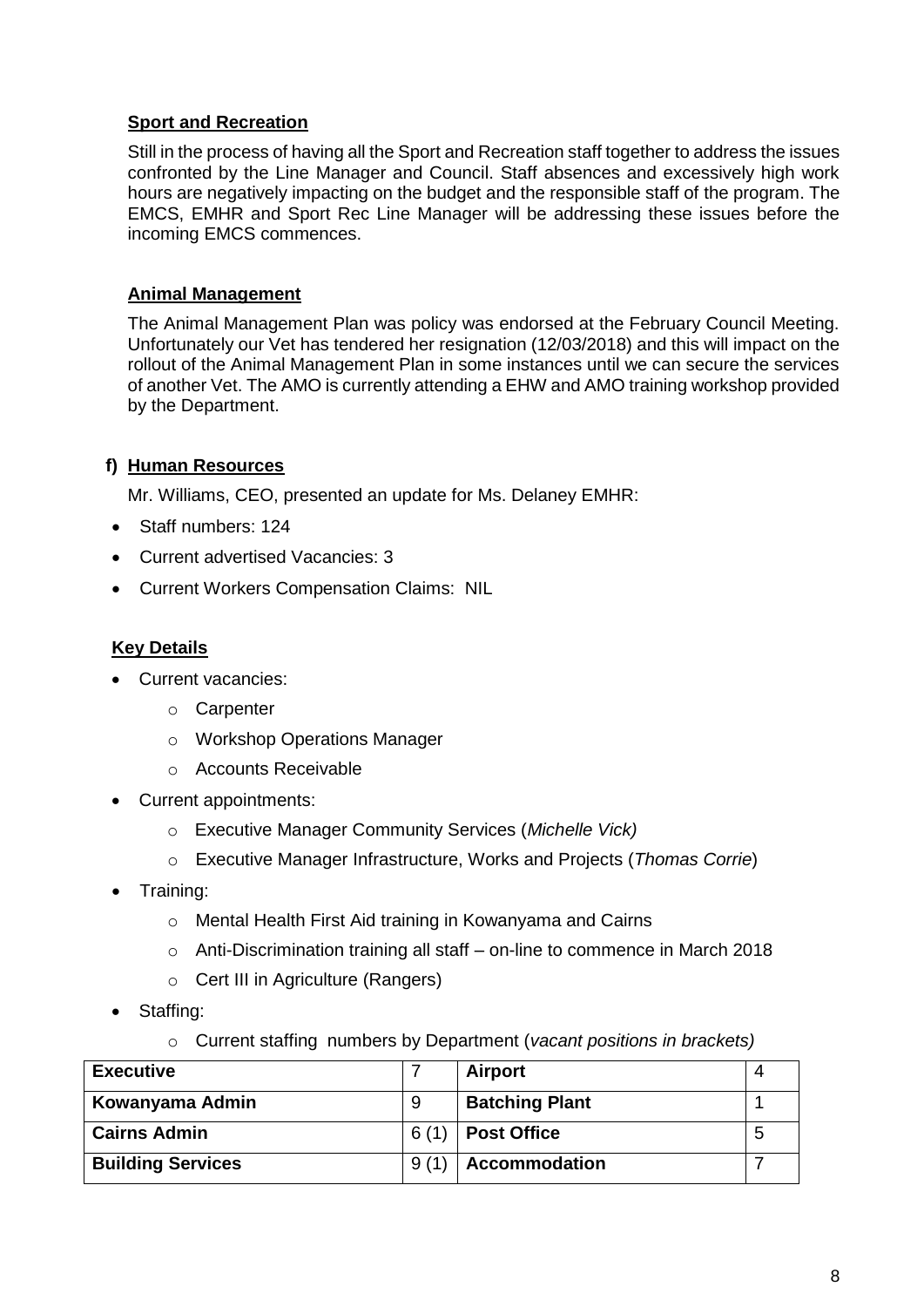| <b>Parks And Roads</b>    | 5              | <b>Radio Station</b>                         |    |
|---------------------------|----------------|----------------------------------------------|----|
| <b>Centrelink</b>         |                | <b>Women's Shelter</b>                       |    |
| <b>Community Police</b>   | 2              | <b>Child Care</b>                            |    |
| <b>Electrical</b>         | 1              | <b>Multipurpose Centre</b>                   |    |
| <b>Essential Services</b> | 5              | <b>Aged Care Facility</b>                    | 16 |
| <b>Purchase Store</b>     |                | <b>Health/Animal</b><br><b>Environmental</b> |    |
|                           | $\overline{4}$ | <b>Control</b>                               | 2  |
| Workshop                  | 5(1)           | <b>Land And Sea Office</b>                   | 12 |

# **Incident Reports**

As attached at **Attachment 1,** (Incident Register)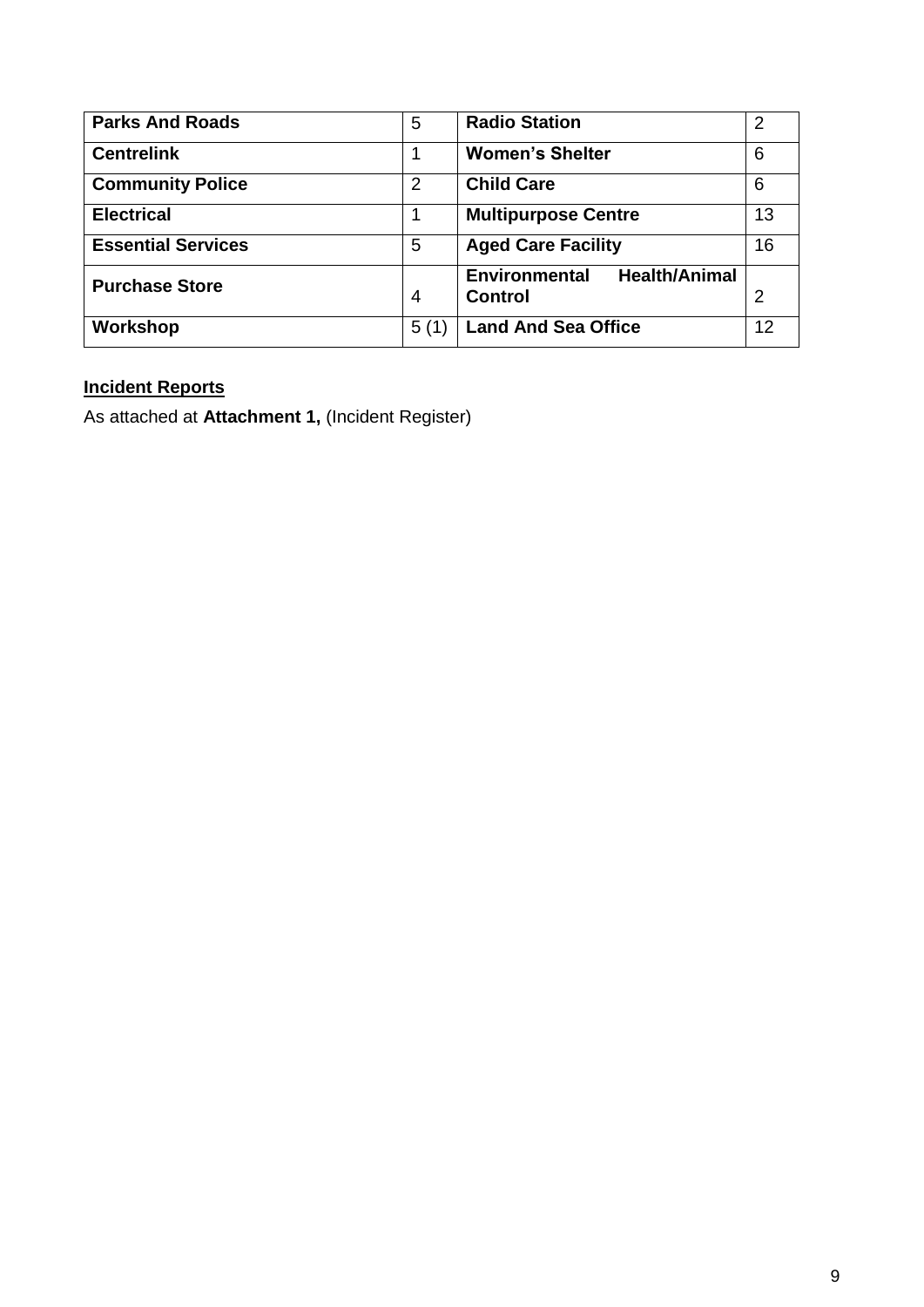# **Incident Register**

| <b>Incident</b><br><b>Number</b> | <b>Date</b> | <b>Type</b>                | <b>Department</b>         | <b>Details</b>                                                                                                         | <b>Recommendations</b>        |
|----------------------------------|-------------|----------------------------|---------------------------|------------------------------------------------------------------------------------------------------------------------|-------------------------------|
| 01                               | 08/01/2018  | <b>No</b><br>Injury        | Land & Sea                | Crossed flooded creek in vehicle to<br>check on community members who<br>had a 7 month old baby with them              | Training – assessing risks    |
| 02                               | 30/01/2018  | <b>Near</b>                | <b>Community Bus</b>      | Community member drove around the                                                                                      | Line Marking and signage      |
|                                  |             | <b>Miss</b>                |                           | of Chapman Road and<br>corner<br>Kowanyama Street on the wrong side<br>of the road and almost collided with the<br>bus | Seek advice from local police |
| NIL REPORTED IN FEBRUARY         |             |                            |                           |                                                                                                                        |                               |
| 03                               | 19/01/2018  | <b>Near</b><br><b>Miss</b> | <b>Essential Services</b> | Council car damaged the door of a<br>community vehicle (by the shop - after<br>driving away after double parking)      | <b>TBA</b>                    |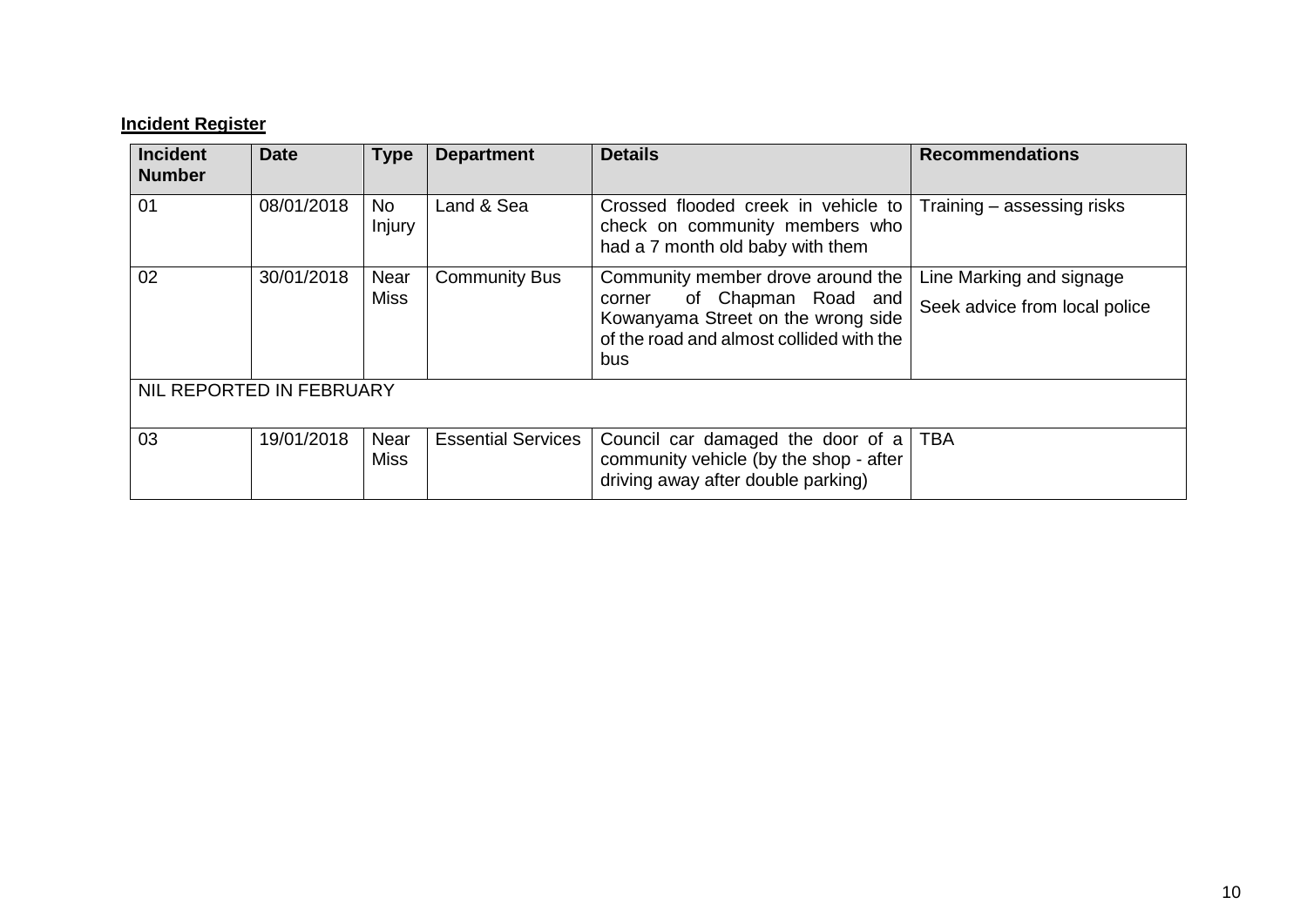#### **Action Item**

**EMHR to review the possibility of apprenticeship swapping between local councils to provide greater experience for trainees.**

### **6) Agenda Reports**

#### **a) Internal Audit Policy**

Ms. Wiggins, EMGO, presented the Internal Audit Policy.

Ms Wiggins stated that the QAO have identified that Council does not currently have an internal audit policy.

A policy is required to provide guidance to Internal Audit contractors and council employees in undertaking Internal Audit reviews and investigations.

A policy has been drafted.

The Policy was endorsed at the March Audit and Risk Committee meeting and now requires Council meeting approval.

|                                                  | <b>Moved Cr Fry</b>      |
|--------------------------------------------------|--------------------------|
| <b>RESOLUTION - Internal Audit Policy</b>        | <b>Seconded Cr Teddy</b> |
| That Council adopts the Internal Audit Policy as |                          |
| presented.                                       | <b>MOTION CARRIED,</b>   |
|                                                  | <b>All in Favour</b>     |
|                                                  |                          |

#### **b) Parental Leave Policy**

Ms. Wiggins, EMGO presented the Parental leave Policy. Ms Wiggins stated that Parental Leave policies detail the leave allowed for parents after childbirth or adoption. Council does not currently have a leave policy and so has developed a policy in line with other Cape York Councils.

Currently the policy does not provide for any paid leave, instead un-paid leave is provided.

The Executive have identified that, in the interest of encouraging women in the workplace, being recognized as an employer or choice, and the well-being of children, it would be beneficial to have paid leave of some kind. The current state government standard is 14 weeks of paid leave in addition to the 14 weeks minimum wage provided by the Government.

The Executive will be undertaking a cost benefit analysis of future options for parental leave and will re-present to council during the upcoming budget discussions. Options may include providing one occasion of paid leave after 2 or more years of employment, or providing a saving scheme for future parents.

#### **Action Item**

**EMHR to review options for paid parental leave during the 2018-2019 budget development**